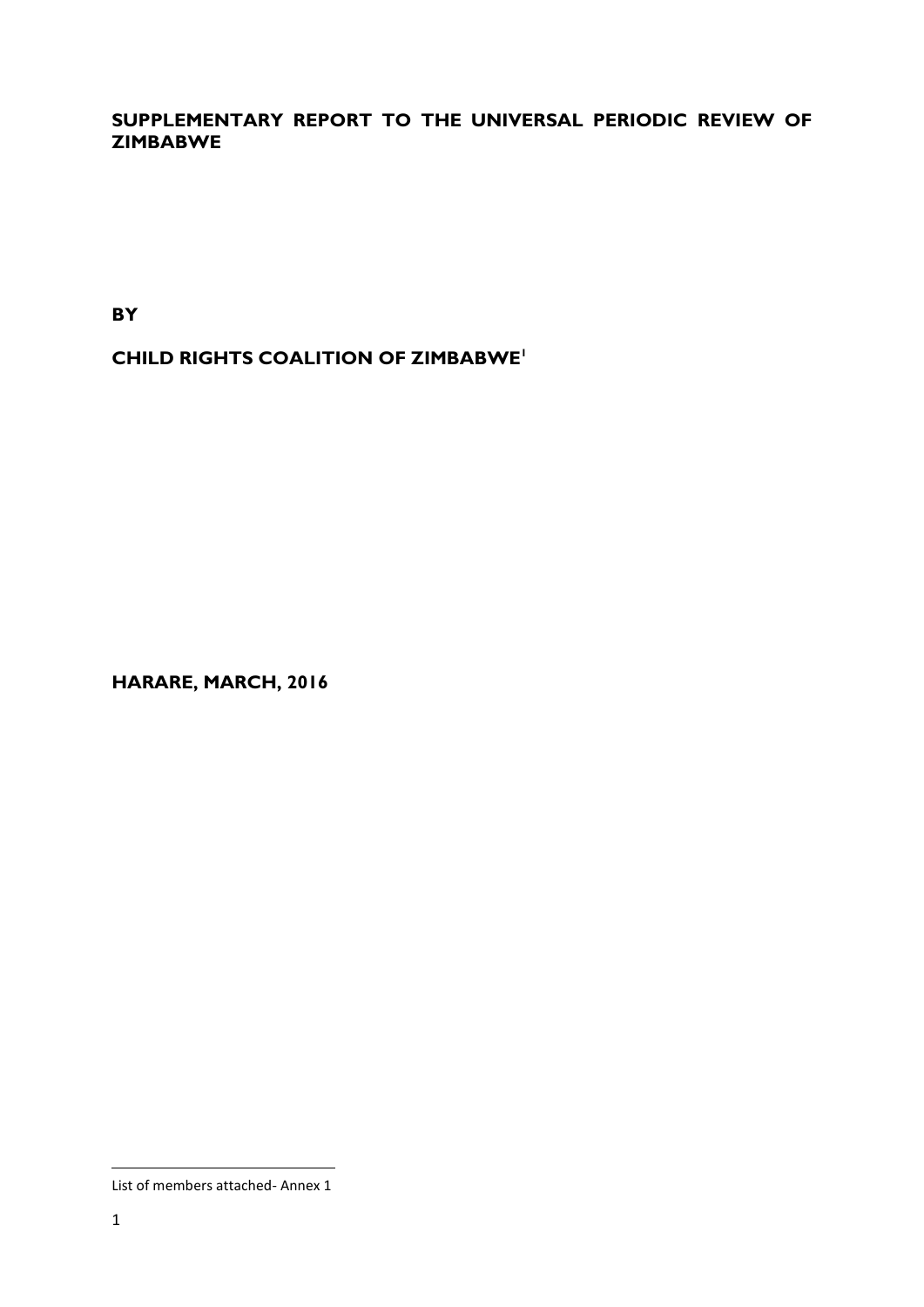#### **Introduction and Background**

This submission to the second Universal Periodic Report (UPR) of Zimbabwe, which covers the period 2012 to February 2016, is submitted by the Child Rights Coalition which is a national representative of 150 civil society organisations (CSOs) working on child rights issues in Zimbabwe. (Annex 1 – List of Coalition Members)

The methods that the coalition used to gather information included desk review, interviews with key informants and focus group discussions. Children were engaged through the child led groups, junior members of Parliament and Councilors at school and community level. A total of 400 children (230 girls and 170 boys) from the various programme structures of coalition members participated in consultations. Various methods were used to get views from children such as focus group discussions, use of drawings, paintings, role plays and debates. Children also made recommendations on what they expect from the Government of Zimbabwe concerning all issues that affect them.

After the first UPR of Zimbabwe, civil society was consulted by the GoZ to develop a national action plan for the implementation of accepted UPR recommendations, amongst them a number child rights specific recommendations<sup>2</sup>. Civil society continued to engage with the Government to ensure implementation of the accepted recommendations. Some strides have been made by the Government to implement the recommendations<sup>3</sup>. Some of the major achievements with regard to child rights were the adoption of the following legislative measures: the new Constitution with a specific bill of rights for children, Labour Act [Chapter 28:01] (14 August 2015); Trafficking in Persons Act [Chapter 9:25] (June 2014); Disabled Persons Act [Chapter 17:01] (20 July 2014); Zimbabwe Human Rights Commission Act [Chapter 10:30), ratification of the UN Protocol to Prevent, Suppress and Punish Trafficking in Persons, especially Women and Children, UNCRC Optional Protocols on the Sale of Children, Child Prostitution and Child Pornography and on the Involvement of Children in Armed Conflict, and the Convention on the Rights of Persons with Disabilities and its Optional Protocol. Government has established birth registration units at health centers catering for expectant mothers throughout the country in an effort to decentralize birth registration. Laws are currently under review to harmonize them with the new Constitution<sup>4</sup>. In addition, government submitted its 2014 UPR mid-term review report after consulting with civil society.

Although some significant changes have been noted at both policy level and in practice since the last review, recommendations made to the GoZ during the first UPR for the child rights sector were not fully addressed. These include weak protection systems, child abuse and quality and access to education health. The major hindrance was the severe economic decline prevailing in the country leading to significant reduction of the national budget for child rights programmes, impacting negatively on delivery of services to children and the actual realization of child rights. The prevailing situation was compounded by pervasive corruption which continued to divert resources that could have enhanced the implementation of the rights of children $5$ .

<sup>2</sup> Recommendations number 22,25,29,52,54,56-61,66-70,73,78,92,103,106-109,117

<sup>3</sup> Recommendations number 22,25,29,52,54,56-61,66-70,73,78,92,103,106-109,117

<sup>4</sup> Children's Act, Education Act, Customary marriages Act, Marriages Act

<sup>5</sup> UNCRC Concluding observation number 6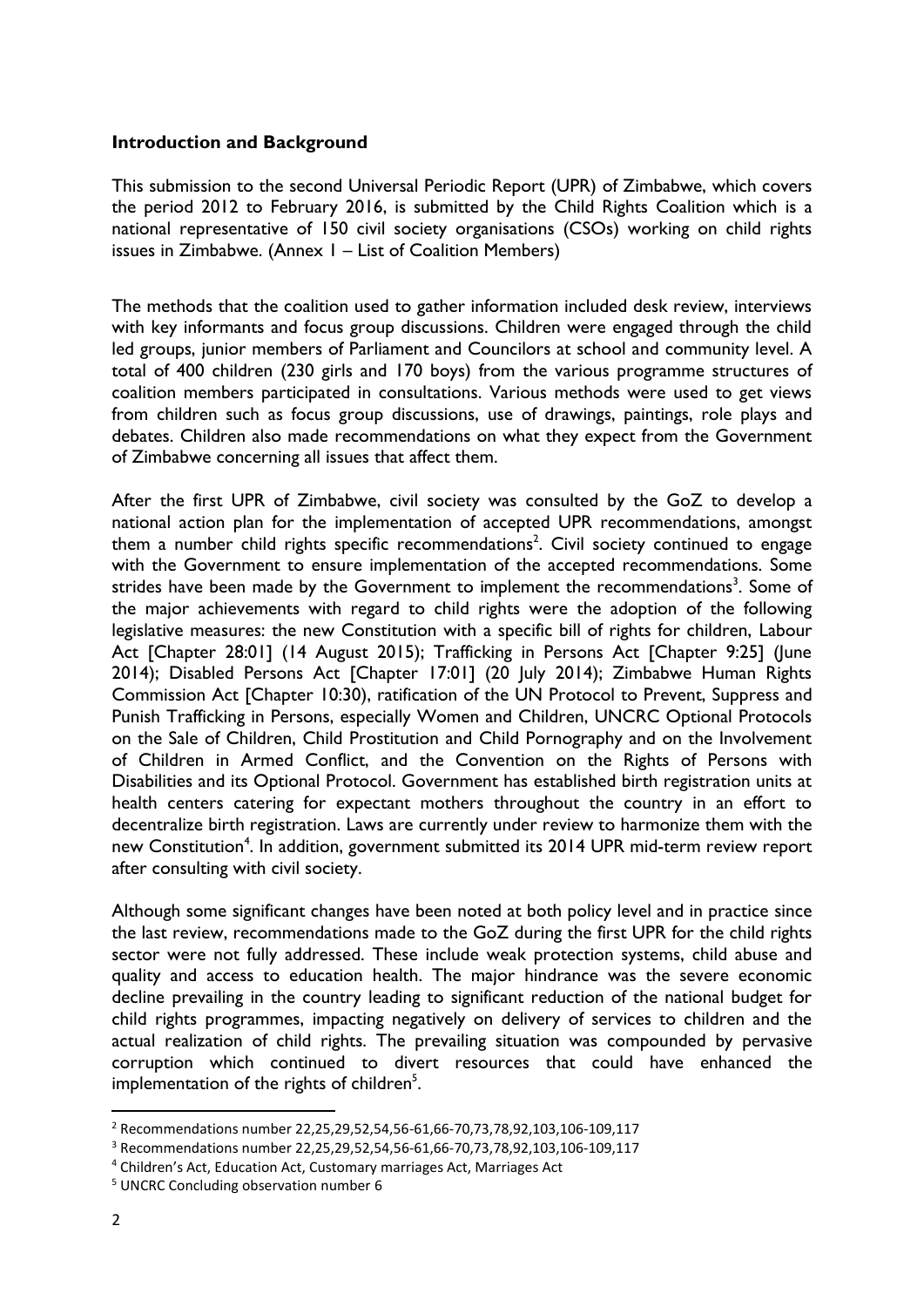This submission to the second UPR of Zimbabwe highlights the key child rights concerns raised by children and civil society organizations in Zimbabwe. The concerns are categorized around the following themes: - education, health and child protection.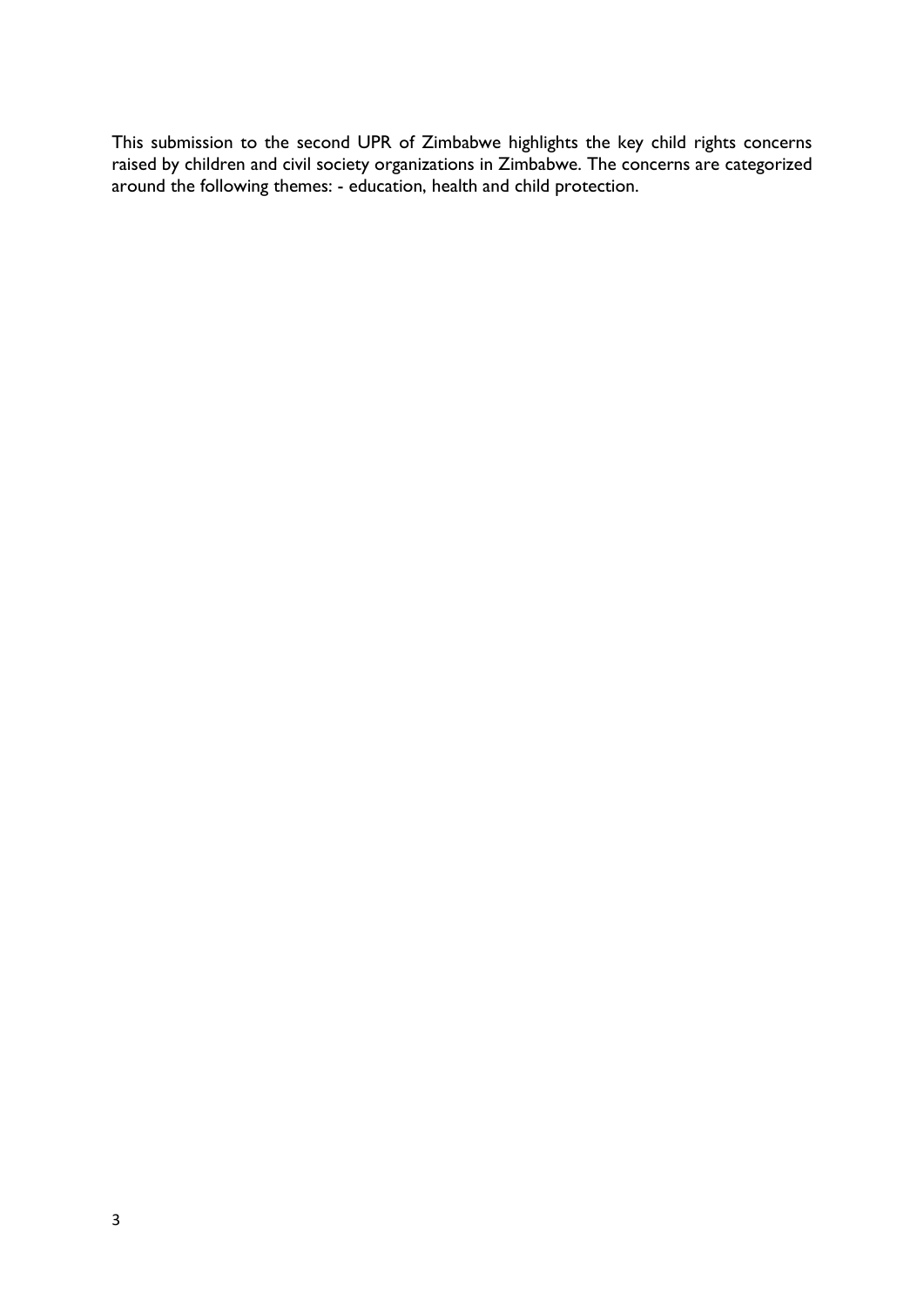## **Status of implementation**

## **1. Education**

### **Problem Statement**

During the first UPR, the GoZ accepted a recommendation to uphold children's rights to education through investment in education for girls and vulnerable children<sup>6</sup>. The UN Committee on the Rights of the Child (2016) and the African Committee of Experts on the Rights and Welfare of the Child (2015), have also recommended that the Government make education free and compulsory, increase number of qualified teachers, improve school infrastructure, increase investment in education and ensure inclusive education for children with disabilities through ensuring that the manner and form of inclusive education is dictated by the individual educational needs of every child.<sup>7</sup>

These recommendations reflect the current challenge within the education sector; access to education for children in both urban and rural contexts. Zimbabwe has a shortage of schools country wide. The GoZ has acknowledged that it is short of 2056 schools<sup>8</sup> in order to accommodate all children of school going age. The GoZ has made efforts to build schools in the past years; however some children still need to walk more than 5km for primary scholars and 10km for secondary scholars and some children even walk distances of up to 35  $km<sup>9</sup>$  to the nearest school. These long distances continue to hinder easy access to school by children. Furthermore, the economic crisis has left many parents and guardians with no jobs resulting in loss of income thereby failing to provide for educational needs of their children. This is evidenced by the National Social Security Authority, a government body, which estimated that between July 2011 and July 2013, 711 companies in the capital, Harare, went out of business, causing 8,336 workers to lose their jobs.

The Basic Education Assistance Module (BEAM) that is aimed at providing education assistance to vulnerable children is under resourced. The BEAM payment only caters for school fees and does not cover other costs such uniforms, stationery and examination fees. The GoZ acknowledges in the UPR mid-term report<sup>10</sup> the need to increase budget allocation for education, including BEAM. The GoZ further acknowledged the need to strengthen scholarships for vulnerable children across the country. However, this has not been implemented effectively due to resource constraints in the country and lack of prioritisation by government to address children's rights to education.

Quality of education is compromised by the lack of trained teachers in secondary schools (20000 out of 101000 are unqualified teachers<sup>11</sup>). Teacher shortages is higher in rural areas than urban areas due to unfavourable infrastructure like housing, access to water and electricity. Teaching materials are also allocated less than one percent of the national budget

<sup>6</sup> Recommendations 22,25,29,56,61,67-70,73,78,103,117,

<sup>7</sup> UNCRC

<sup>8</sup> [http://www.zimbabwesituation.com/news/zimsit\\_w\\_zim-has-a-shortfall-of-2-056-schools-dokora/](http://www.zimbabwesituation.com/news/zimsit_w_zim-has-a-shortfall-of-2-056-schools-dokora/)

<sup>9</sup> ZNCWC child labour survey 2015

<sup>10</sup> GoZ UPR mid-term report

<sup>11</sup> <http://www.herald.co.zw/zim-has-20-000-unqualified-teachers/>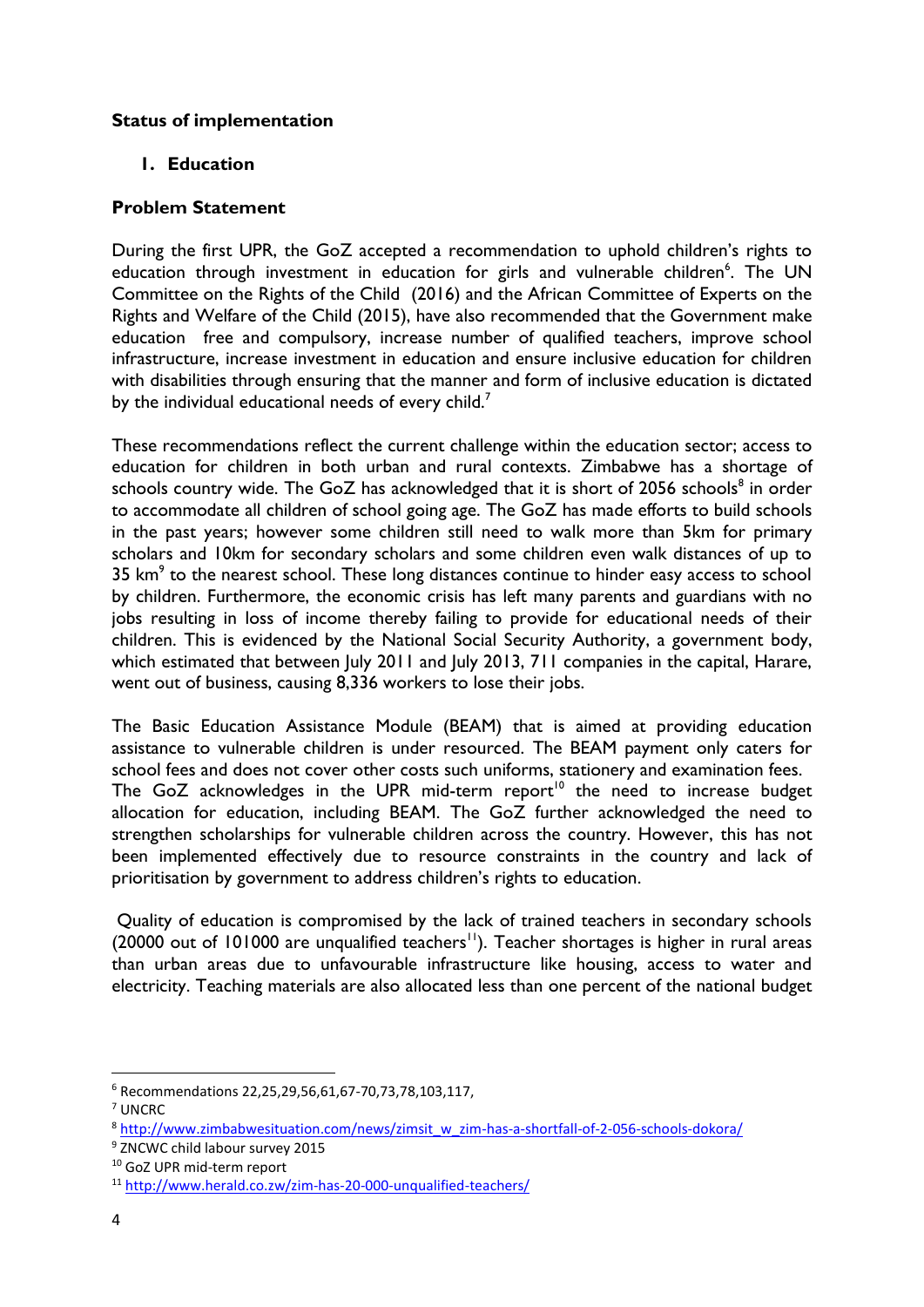for education. The pass rate of both primary (41.82%) and secondary (27.76%) <sup>12</sup>is still very low in Zimbabwean education.

## *Recommendations*

- *1. The Government of Zimbabwe should ensure that primary education is free and compulsory in line with obligations under the UNCRC and ACERWC, notably by implementing the Education Act and increasing budget allocation to education by 20% in line with the Dakar Declaration benchmark and equitable spending on education by 2018.*
- 2. *The GoZ, through the Ministry of Finance in liaison with Ministry of Public Service, Labour and Social Welfare should equitably allocate school grants specifically targeted at infrastructure and maintenance with particular focus on remote rural areas, children with disabilities and investment in qualified teachers to 1:40 teacher-student ratio by December 2018.*

<sup>12</sup> ZIMSEC 2015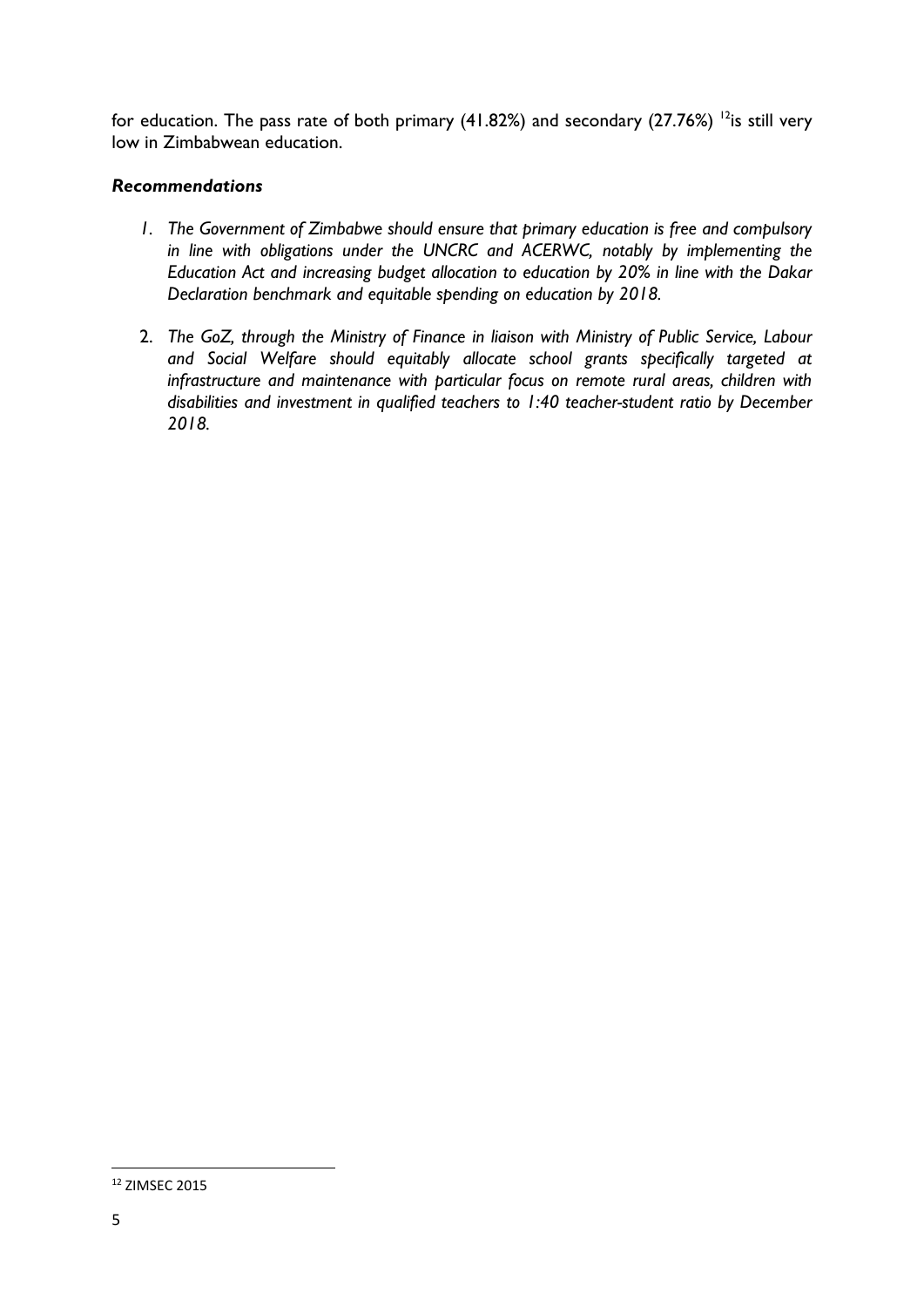# **2. Health**

## **Problem statement**

During the first UPR of Zimbabwe, the GoZ accepted health recommendations related to: continue efforts to reduce HIV/AIDS, malaria and tuberculosis<sup>13</sup> as well as mortality rate caused by  $HIV^{14}$ ; and developing a financing mechanism for health that is designed to help the underprivileged<sup>15</sup>. These health recommendations were further elaborated by the African Committee of Experts on the Rights and Welfare of Children and UN Committee on the Rights of the Child, which stress the need for the Government to strengthen publicprivate sector partnership to improve quality of services, reduce incident of child and infant mortality and prevent malnutrition<sup>16</sup> through adequate resource allocation to health and to continue to work according to the National Action Plan II to focus on the situation of orphans and vulnerable children to ensure their access to health care.<sup>17</sup>

Despite the Government's acceptance of key health recommendations, children still face difficulties in accessing health services. Statistics indicate that under-five mortality rate is at 75 deaths per 1,000<sup>18</sup> live births, infant mortality rate is 55 deaths per 1,000<sup>19</sup> live births for the period 2009-2014. Neonatal mortality rate is 29 deaths per  $1,000^{20}$  live births whilst chronic malnutrition remains a threat with a national stunting prevalence rate of  $27\%$ <sup>21</sup> which is one of the highest in the region. An analysis of the trend in national budget allocation to the Ministry of Health and Child Care indicates limited allocation falling below the Abuja declaration benchmark of 15%. The percentages have been fluctuating as follows: 2012 (8, 6%), 2013(11.1%), 2014(8.1%) and 2015 (6.5%). There is limited budget allocation to the Ministry of Health and Child Care to meet the health needs of all children.

Most health centres in the country are characterised by shortage of drugs, limited specialist doctors and too high doctor to patient ratio thus 16 doctors per 100000 patients<sup>22</sup>; and other statistics show that doctor to patient ratio is estimated to be 1:8 000, which is above the 1:500 recommended by the World Health Organisation<sup>23</sup>. Children face difficulties in accessing health centres and drugs especially those living in hard to reach areas with requirements to pay user fees whenever they need medical attention. Zimbabwe has no national health insurance system despite promises by the government to come up with a Health Insurance Scheme. More than 11 million Zimbabweans,<sup>24</sup> representing 90% of the population, have no access to medical aid.

1

<sup>13</sup> UPR Recommendation number 53

<sup>14</sup> UPR Recommendation number 52

<sup>15</sup> UPR Recommendation number 58

<sup>&</sup>lt;sup>16</sup> UNCRC Concluding observation 30 and ACRWC Concluding observation 17

<sup>17</sup> UPR recommendation number 25

<sup>18</sup> Zimbabwe Multiple Indicator Cluster Survey 2014

<sup>&</sup>lt;sup>19</sup> Zimbabwe Multiple Indicator Cluster Survey 2014

<sup>&</sup>lt;sup>20</sup> Zimbabwe Multiple Indicator Cluster Survey 2014

<sup>&</sup>lt;sup>21</sup> Zimbabwe Multiple Indicator Cluster survey 2014

<sup>22</sup> http://www.africapedia.com/DOCTOR-TO-PATIENT-RATIO-IN-AFRICA

<sup>23</sup> http://www.sundaymail.co.zw/extra-3-10-august-2014/

<sup>24</sup> http://www.zimbabwesituation.com/news/zimsit-m-bulawayo24-news-90-zimbabweans-have-no-access-tomedical-aid/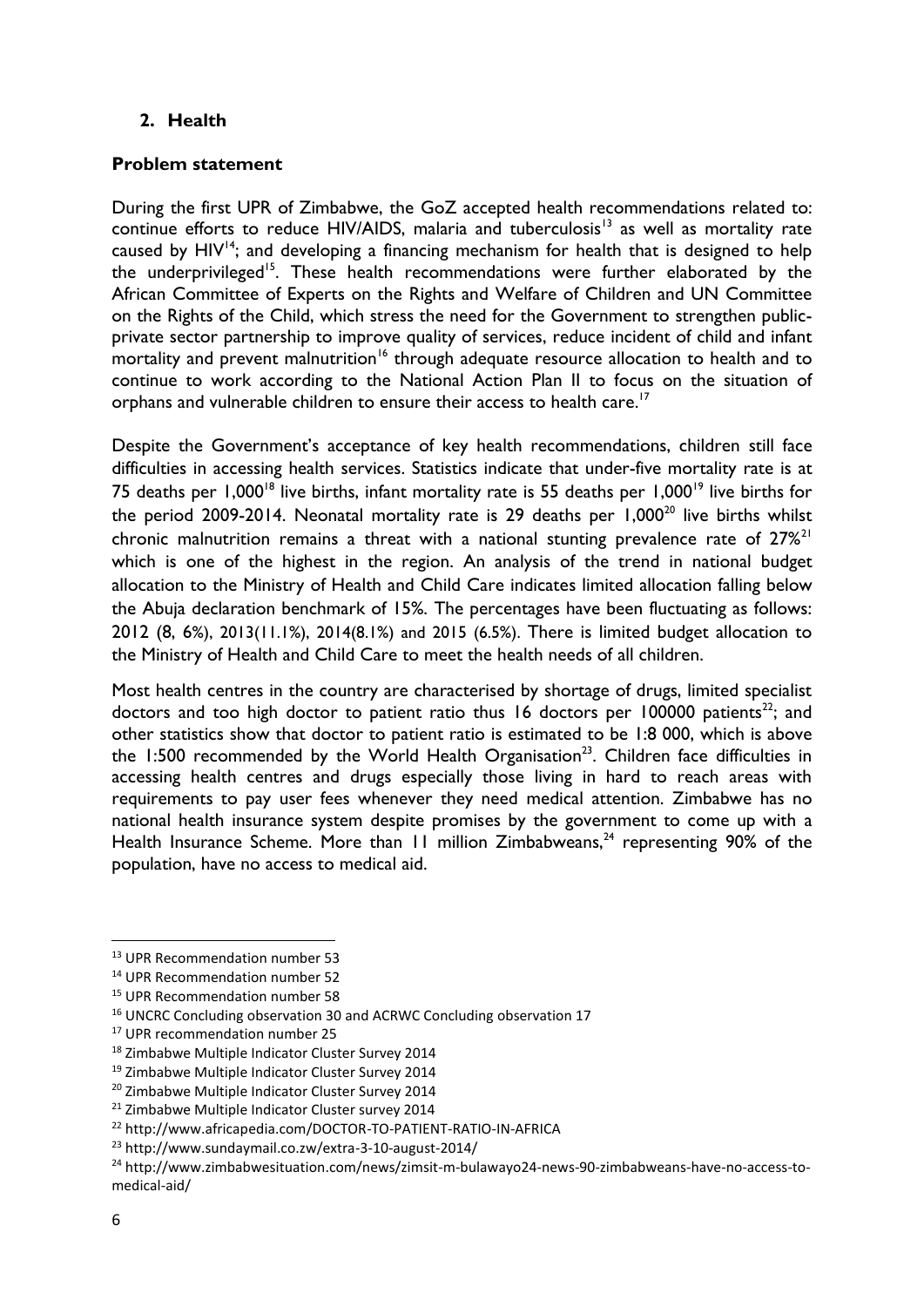#### *Recommendations*

- *1. The GoZ should ensure that all children have access to free quality health services, notably through the establishment of a policy of universal health coverage that prioritizes access to healthcare for the most deprived children by December 2018*
- *2. The GOZ should allocate adequate resources to health for all children to easily access quality health in line with the 15% Abuja Declaration benchmark by December 2018.*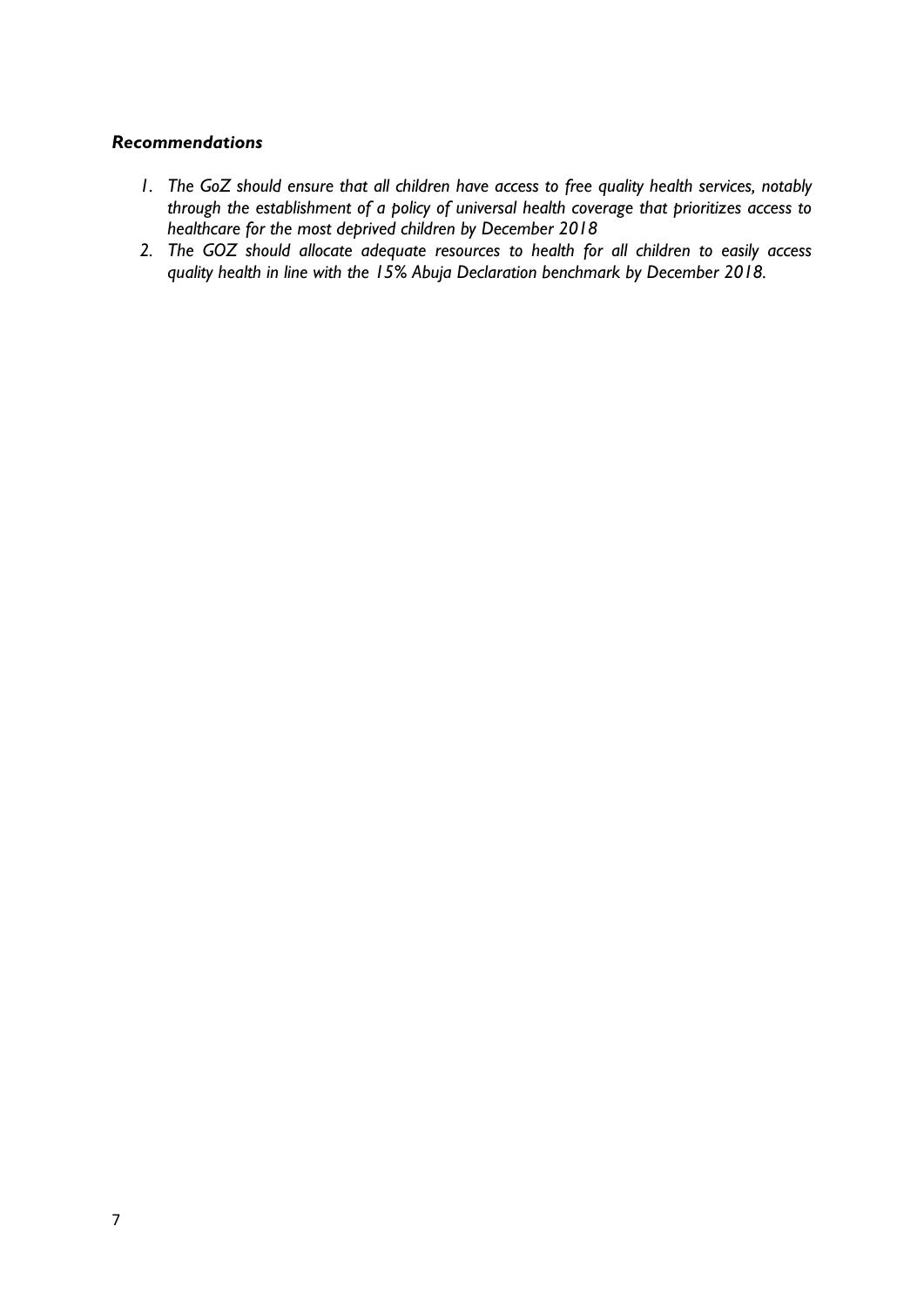## **3.** *Chil***d protection**

## **Problem Statement**

The Government's UPR mid-term review report did not address child protection system. Despite having the legislative and policy frameworks in place which include the Constitution of Zimbabwe Amendment ( No. 20 ) Act, Children's Act { Chapter 5:06} ), Criminal law and Codification reform Act { Chapter 9:23}, Trafficking in Persons Act { Chapter 9:25}, Action plan to end Rape and sexual violence, National Action Plan for Orphans and Vulnerable children ( NAP): Phase II ( 2011-2015), pre trial diversion program, the child protection systems remain weak and ineffective in providing quality care and protection for children. For example, the National action plan for orphans and a vulnerable child (NAP for OVC) is mainly donor funded and not sustainable since donors may exist at any point due to change of priorities or depleted funding. In addition, the Victim Friendly Initiative is not fully funded which has a bearing on programme implementation, staffing and coordination<sup>25</sup>.

Child abuse cases are very high in Zimbabwe. Statistics show that in 2015, the Victim Friendly Courts received and presided over 2 233 new cases of child sexual abuse nationwide (2118 girls & 115 boys). In 2014, Police Victim Friendly Unit received *3297* cases and only 2168 were heard in the victim friendly courts. In addition, *t*he Zimbabwe Republic Police reports that more than  $100^{26}$  girls are sexually abused every day in Zimbabwe. Victims of sexual abuse face difficulties in accessing child friendly services. This is contributed by the fact that the Victim friendly system (VFS) structures such as the hospitals, police and courts are not decentralised to reach out to most vulnerable children and marginalised communities. It is also sad to note that Victim friendly system structures is donor driven and there is no political will from the Government to take over and fully resource the victim friendly system.

During the first UPR of Zimbabwe, the GoZ committed to provide for a child-sensitive, accessible complaint mechanism, ensuring a proper redress, rehabilitation and social reintegration for the child victim of abuse<sup>27</sup>. However, the Government has not taken any action to address the recommendations.

In addition, the GoZ also accepted a recommendation to prohibit corporal punishment as a form of sentence and in all other settings<sup>28</sup>. However as it stands, corporal punishment is still permissible pending determination by the Constitutional Court.

During the first UPR of Zimbabwe, the GoZ also committed to create a system to collect updated and disaggregated data on the situation of the rights of the child<sup>29</sup>. However statistics which reveal the extent to which children are being violated and or abused remain fragmented.

<sup>&</sup>lt;sup>25</sup> The African Child policy forum , 2015: Study of the National child protection policy landscape and child protection good practices in Zimbabwe

<sup>26</sup> http://www.unicef.org/zimbabwe/resources\_15420.html

<sup>27</sup> UPR recommendation 108

<sup>28</sup> UPR recommendation 103

<sup>29</sup> UPR recommendation 27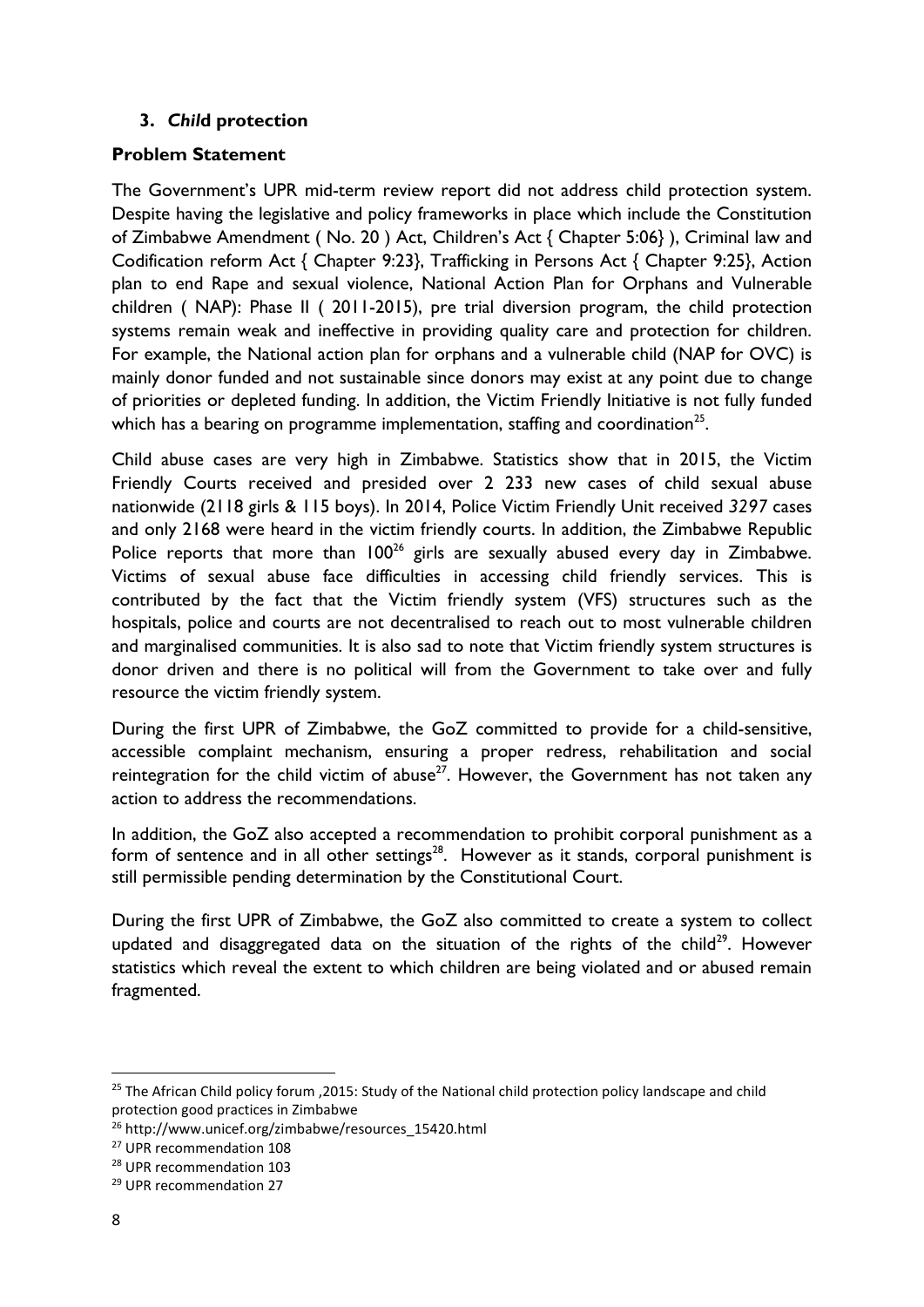## *Recommendations:*

- *1. The GoZ should strengthen child protection systems, protection mechanisms, such as safe shelters, access to justice and legal remedies in full compliance with international human rights obligations and commitments and allocate adequate resources to implement national child protection programmes by December 2018*
- *2. The GoZ should abolish by law corporal punishment in all settings by December 2018*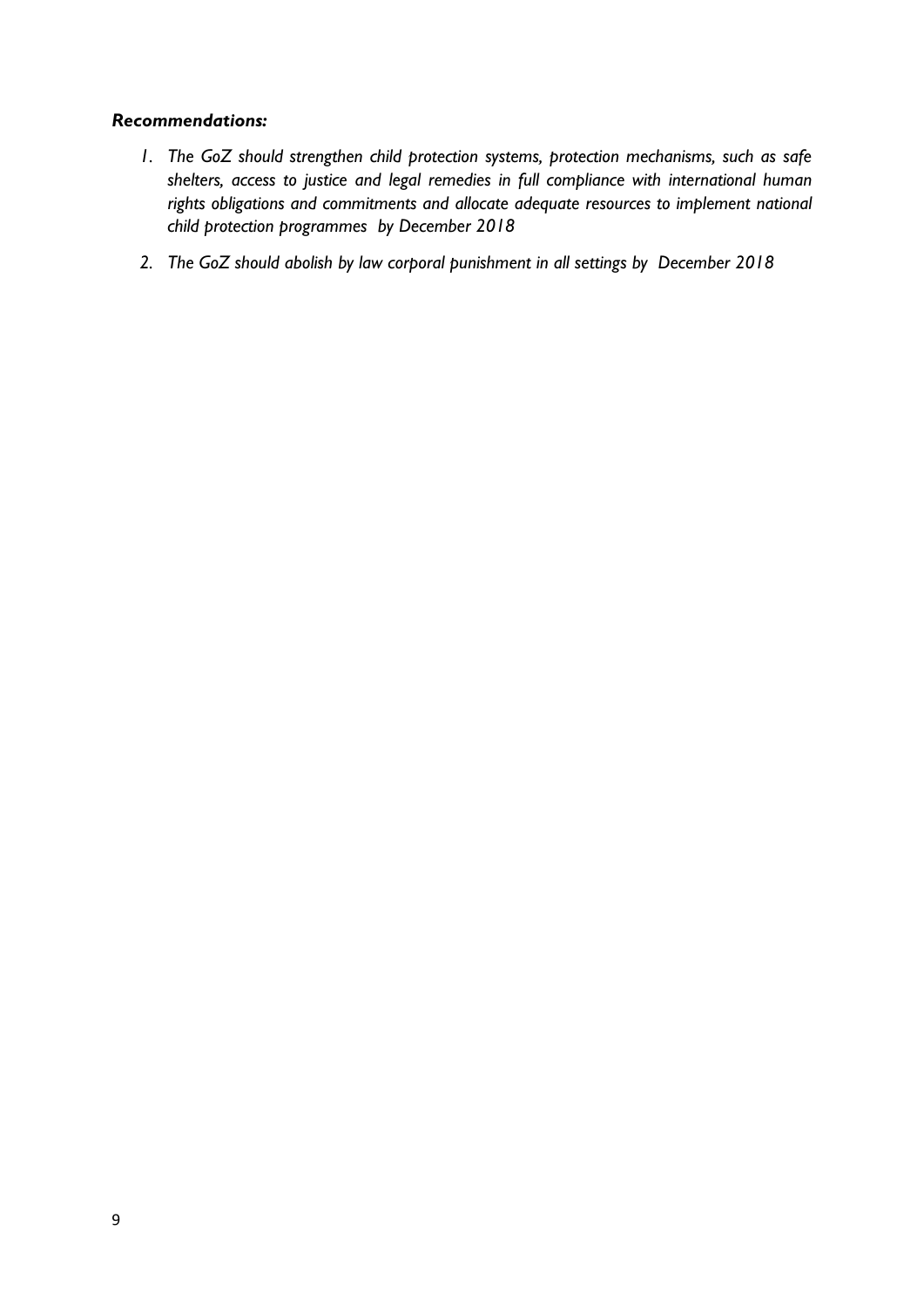# **4. Child Marriage**

## **Problem Statement**

Another child protection concern which was raised by the UN Committee on the Rights of the Child and the African Committee on the Rights and Welfare of the Child is the high rate of child marriages.<sup>30</sup> The prevalence rate of child marriages in Zimbabwe is  $31\%$ <sup>31</sup> which is fuelled by extreme poverty, harmful religious cultural practices and conflicting laws. In the submission made by the child rights coalition to the first UPR, the GoZ was urged to harmonize the dual legal system (customary and general law). Although the Government is in the process of harmonizing its marriage laws to the Constitution, the process is taking longer than anticipated. A Constitutional Court of Zimbabwe judgement outlawing child marriages is a welcome development. However, a gap remains that child marriages have not been made a criminal offence.

## **Recommendations**

- *1. The GoZ urgently amend all legislation in statutory and customary law to establish the age of marriage at 18 years in line with the Constitution and the ruling of the Constitutional Court and widely disseminate the ruling by December 2018*
- *2. The GoZ should protect those at risk and supporting already married women and girls, and to ensure that marriage is entered into only with the informed, free and full consent of the intending spouses and that women have equality with men in all matters pertaining to marriage, divorce, child custody and the economic consequences of marriage and its dissolution by December 2018*

<sup>&</sup>lt;sup>30</sup> UNCRC Concluding observation number 47

<sup>31</sup> http://www.girlsnotbrides.org/child-marriage/zimbabwe/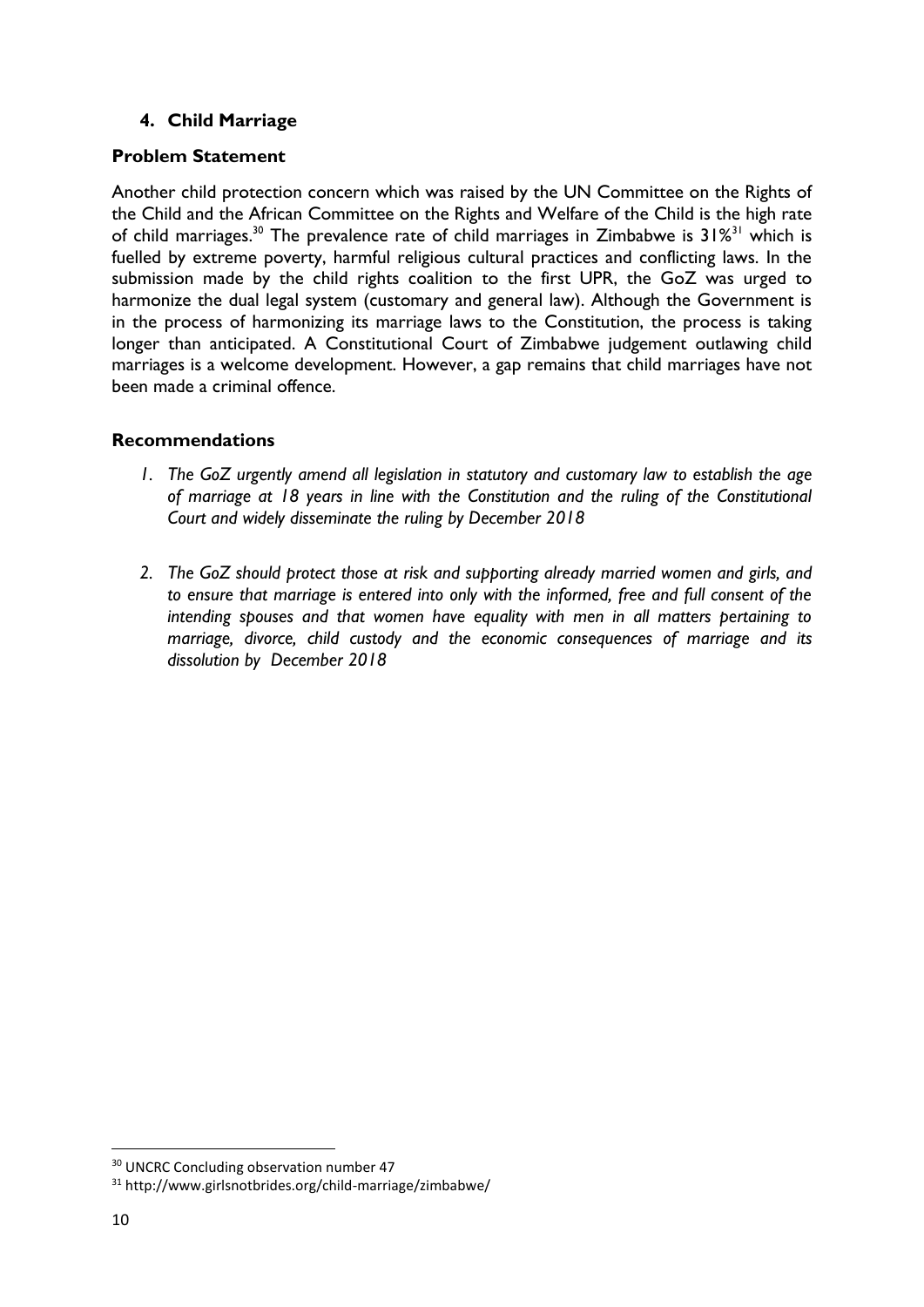Annexure 1- List of Organisations in the Child Rights Coalition

- 1. Zimbabwe National Council for the Welfare of Children
- 2. Save the Children International-Zimbabwe
- 3. Plan International
- 4. SOS Children's Village Zimbabwe
- 5. Regional Network of the Children and Young People Trust
- 6. Progressio
- 7. ICCO KERKINACTIE
- 8. Terre Des Hommes
- 9. Coalition against Child Labour in Zimbabwe
- 10. Shanduko Yeupenyu Child Care Trust
- 11. Justice for Children
- 12. Life Empowerment Support Organisation
- 13. Tinokunda Trust
- 14. Tusanani Cover Trust
- 15. Leonard Cheshire Disability Zimbabwe
- 16. Hills Christian College
- 17. Chitungwiza Resident Trust
- 18. National Employment Council for Transport Organisation Industry
- 19. Makanaka Trust
- 20. St Joseph House for Boys
- 21. FAWEZI
- 22. Tag a Life International
- 23. Student Connect
- 24. Action Aid
- 25. World Vision Zimbabwe
- 26. Child Line
- 27. Action Aid
- 28. Education Coalition of Zimbabwe
- 29. Zambuko Refugee and Rehabilitation Centre for the Marginalised House
- 30. Mavambo
- 31. Mary Ward Children's Home
- 32. Youth Alive
- 33. Zimbabwe Parents of Children with Disabilities
- 34. Just Children Foundation
- 35. Mwana Trust
- 36. Simukai Child Protection Programme
- 37. Loving hand
- 38. Sandra Jones Centre
- 39. Midlands Aids Service Organisation
- 40. Hope in Destiny Trust
- 41. AIDS Care Education Training
- 42. Tose Respite Care Centre
- 43. Tariro House of Hope (THH)
- 44. ALPHA Cottages
- 45. National Association of Social Workers
- 46. Family Aids Support Organisation
- 47. Restoration of Hope

11

48. Pamuhacha HIV and AIDS Prevention Project